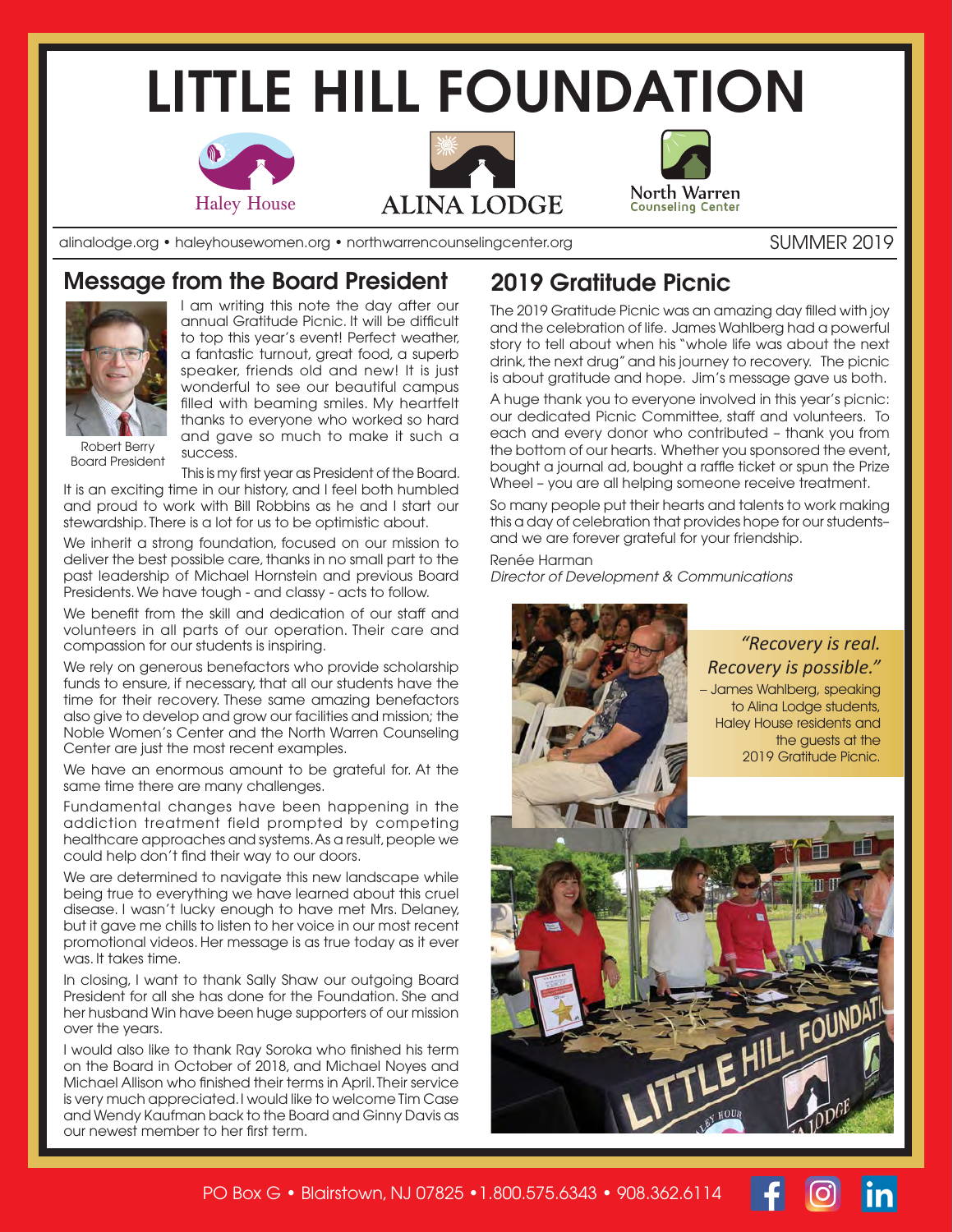### **2019 Gratitude Picnic Committee CHAIRPERSON**

Erica Norris

**COMMITTEE MEMBERS** Steve Berkowitz

Andrea Brancato Catherine Clarke Ally Christie Virginia Davis Annie Johnson Cheryl Klobe Kelly Lambert Shannon McLafferty Julie Meranski Erin Peña Liz Shaw Calvin Sierra Jody Sydow Molly Tomkins

#### **2019 BENEFACTORS**

**Stewards of the Foundation** Robert and Jane Berry

**Gratitude Circle** Edward and Sally Shaw

**Recovery Circle** Joel and Rita Cohen Percy MacMillan Frank and Susan Walsh

**Leadership Circle** Kevin and Mary Clarke Edward and Irene Shaw The Eva Smith Family

**Benefactor** Daniel and Margo Greenfield iHeart Media, Inc. McCarty Cheney Foundation The Straussberg Family Stephen and Janet Whitman

#### **Champions**

Steven Berkowitz Sharon Burns Burns Family Foundation Kyle Carter Tim and Felicia Case Sean Conaboy - NSM Insurance John and Linda Macaskill North Warren Pharmacy & Gifts Parents Support Group of New Jersey, Inc. Jane and Gerald Parker Joseph Sponholz Karol Sullivan Douglas Tomkins Leslie Zinn<br>Experience of the City of Section 1999<br>The City of Section 1999<br>
The City of Section 1999<br>
The City of Section 1999<br>
The City of Section 1999<br>
The City of Section 1999<br>
The City of Section 1999<br>
The City of Sec

Formation of the

















*Thank you to Haley House residents for preparing delicious cupcakes for all to enjoy.*







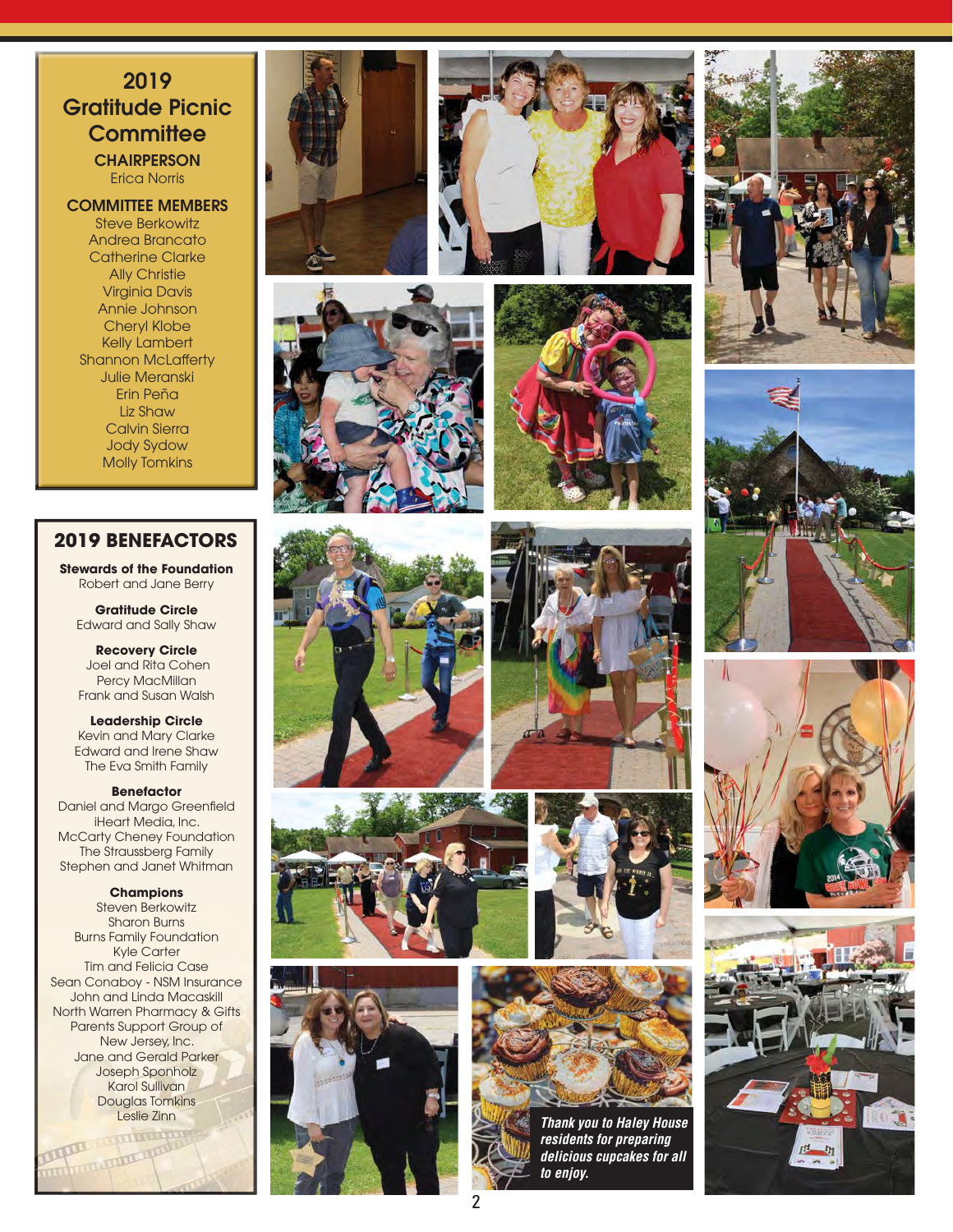## **Polypharmacy, Monotherapy, Deprescribing, and Vindication**



Who doesn't enjoy the opportunity to say "I told you so?" Perhaps only the most selfcritical and masochistic individual doesn't like to be vindicated. What follows in this piece is the story of vindication for the way we do certain things -- and always have done certain things -- at the Little Hill Foundation.

Daniel P. Greenfield, MD, MPH, MS *Psychiatric Consultant, Little Hill Foundation Clinical Professor of Neuroscience (Psychiatry),*

In psychiatric practice, as in so many areas of human activity, the pendulum of trends in prescribing psychotropic ("acting on the mind," or "psyche") medications has swung widely over the years: From disinterest and avoidance of these medications (during the psychanalytic era in the first half of the twentieth century);

*Seton Hall University* to the guarded but hopeful use of limited psychotropic agents (in the 1960's and 1970's); to the acceptance of tailored and specific "monotherapy," or use of single agents for patients (in the 1980's and 1990's");\* to "polypharmacy," the enthusiastic and wholesale prescribing of multiple psychotropic medication for multiple presumed clinical diagnoses in the same individual (in the 1990's and 2000's); to a recent backlash movement against polypharmacy called "deprescribing" (over the past several years).

At Alina Lodge and Haley House from the beginning (1957 & 2007), the conservative and minimalist approach to pharmacotherapy has recognized on the one hand that pharmacologic solutions to the problems of chemical and behavioral addictions run counter to the core abstinence and 12-step recovery treatment philosophy of the Little Hill Foundation treatment programs, and on the other, that virtually all the of the students and residents at Alina Lodge and Haley House are in treatment because of some sort of what may be called "illicit pharmacotherapy."1 It has taken awhile for mainstream psychiatry to "come around" to Little

termed "deprescribing," mainstream psychiatry has begun to do just that.

As recently defined, "deprescribing" is "...the planned and supervised process of dose reduction or stopping of medication that might be causing harm, or no longer be of benefit... backing off when doses are too high, or stopping medications that are no longer needed…"2

The process of "deprescribing" has been applied predominantly to geriatric medicine,<sup>3</sup> in which multiple prescribing ("polypharmacy") characteristically occurs for multiple organ systems and includes proton pump inhibitors ("PPI's"; for acid reflux disease), diabetic medications,

*"It is an art of no little importance to administer medicines properly;*

*But it is an art of much greater and more different acquisition to know when to suspend or quit them altogether."*

*\_\_Philippe Pinel (1745-1826)*

cardiac medications and hypertensive agents, cholesterollowering medications, psychotropic agents, and a variety of others. The following Figure, adapted from Moriarty and Farrell and the WHO4 , illustrates general principles for prescribing those medications and strategies for tapering, and where indicated, discontinuing, such medications.



Hill's way of doing things, but through what has been  *Figure Adapted from "The process of rational prescribing ('WHO' Guideline to Good Prescribing")*

Coming full circle, the closing words from the instruction sheet on "The Role of Psychiatry at Alina Lodge"<sup>5</sup> -- given to new students on their admission to Alina Lodge -- ring true under the concept of "deprescribing":

*"…Finally, for those students whose symptomatology is due*  to a bonafide underlying disorder, Psychiatry at Alina Lodge *will maintain them on appropriate psychotropic medications, monitor and supervise necessary changes, and provide necessary pharmacotherapy for them…"*

\*In the often-quoted, somewhat paraphrased, words of Harvard Medical School/Massachusetts General Hospital child psychiatrist, Leon Eisenberg, MD, in about 1995, "Let's not allow the brainlessness of psychiatry in the 1930's through 1950's be replaced with the mindlessness of psychiatry in the 1980's and 1990's…"

#### **REFERENCES**

- 1. Greenfield, D.P., "The Role of Psychiatry in Addiction Treatment" Little Hill Foundation Newsletter, \_\_\_: 1, 3, Fall 2017
- 2. Position statement of the Bruyére Research Institute (Ottawa, Canada/Centre de recherche, Institut universitaire de gériatrie de Montréal)
- 3. Hardy, JE and SN Hilmer, "Deprescribing in the Last Year of Life," Geriatric Therapeutics, 42(2): 1, April 13, 2015
- 4. Moriarty, F. and B. Farrell, "Deprescribing recommendations: An essential consideration for clinical guideline developers, "Research in Social and Administrative Pharmacy, September 18, 2018
- 5. Greenfield, D.P. "The Role of Psychiatry at Alina Lodge," student information sheet, 2016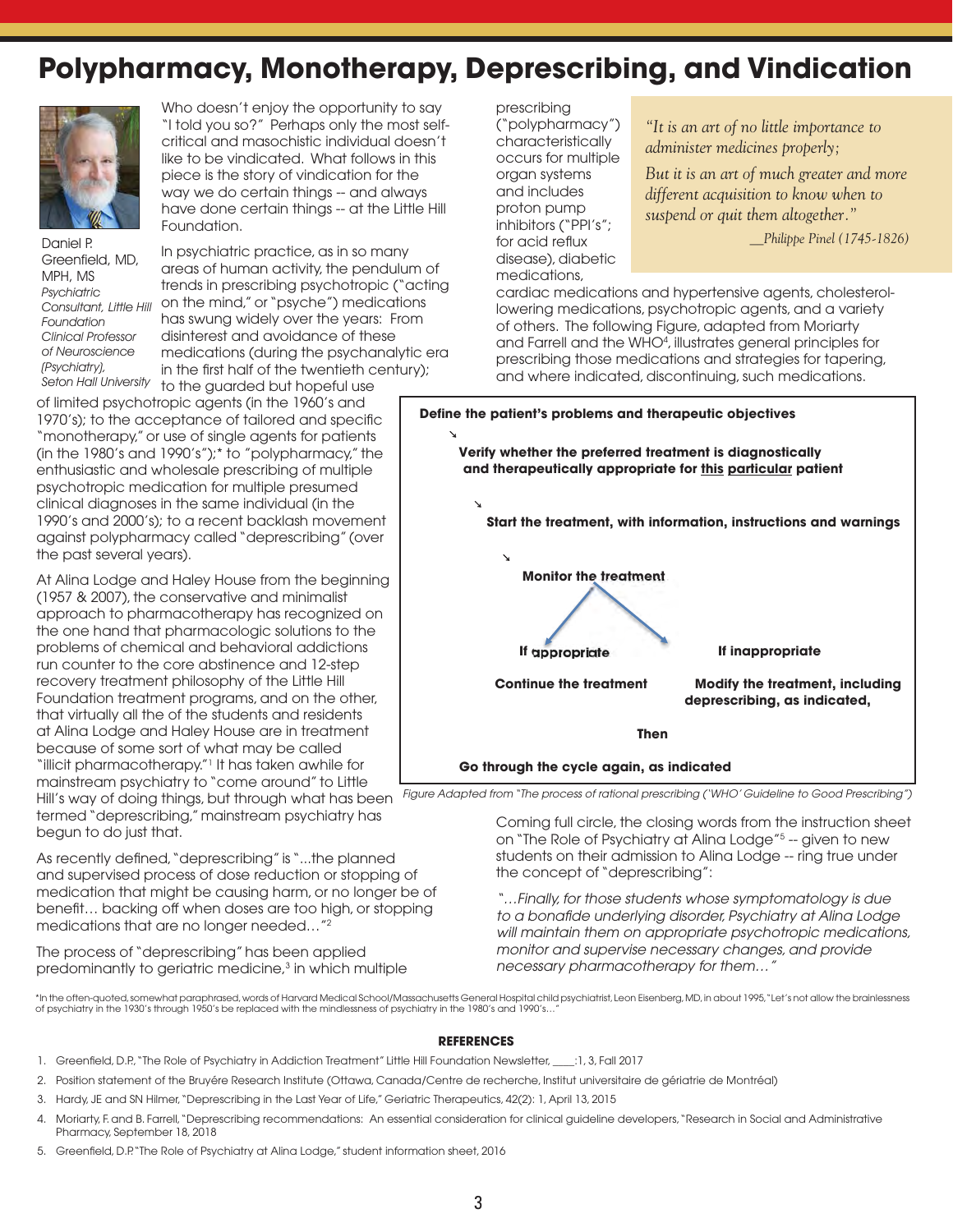# *News from Haley House*



Jackie Ré *Director of Haley House*

**Managing the Substance Use Disorder client with a Comorbid Eating Disorder**

In my experience, approximately

40-50% of our population of women with Substance Use Disorder have also been diagnosed with an Eating Disorder or display disordered eating behaviors. Due to the severity of both illnesses, and in order to be a more effective therapist, I believe it is essential to treat these disorders concurrently.

To further complicate matters, co-morbidity is high among this population, including other disorders such as anxiety, depression, and personality disorders. Frequently SUD and ED clients will also have physical and medical complications due to their drug use and disordered eating patterns. Typically, self-esteem and self-efficacy are low, given the nature of both diseases, and with the chronic patterns of failure and relapse. I believe it is vital that we treat the whole person: body, mind and spirit, and consider all problems and factors related to them as presented.

We often see clients who are diagnosed with AUD/SUD and Bulimia or Binge-Eating Disorder. They may also present with borderline or other deeply engrained personality traits. Often their history demonstrates a pattern of relapse with alcohol or other substances when, or soon after being active in their

eating disorder. Alcohol and/or drugs typically will relieve some of the anxiety, stress and shame around ED. Both research/literature and experience indicate that these two disorders affect each other, and often have a cyclic and spiraling effect. One such example is that substance abuse often increases the intensity of personality traits like mood instability and impulsivity. This obviously adds to the difficulty in recovery from ED. In addition, those with SUD have increased risk of nutritional, gastrointestinal and cardiac consequences for those also diagnosed with an Eating Disorder. Oftentimes, those with comorbidity are treated for one disorder at a time and are at high risk for symptom substitution. They will switch from one problematic behavior to another. For example, once ED is treated and stabilized, women often relapse on alcohol or drugs as a way to cope with feelings, urges and/ or situations that are triggering for her ED behaviors. And conversely, when in primary treatment for SUD, clients often begin acting out with ED behaviors, particularly with bingeing and/or purging. Therefore, I believe that it is imperative that we encourage and promote the development of healthy tools and coping mechanisms that will help our clients heal from these diseases at the same time. I strongly believe that clinical supervision, consultation and referrals should all be considered and used depending upon the complexity of the case, and the client's willingness and motivation to change. Mutual collaboration and a concerted team effort are vital if we are to be effective with treating this population. Referrals and important resources include, but are not limited to: addiction counseling and/or outpatient treatment, psychiatrists (with addiction specialty, as self-medication is a large concern with SUD/Co-Occurring), grief and/or trauma work (high incidence with this population given the number of OD deaths and risky/ dangerous environments), outpatient treatment for Eating Disorder, and 12-step fellowship.

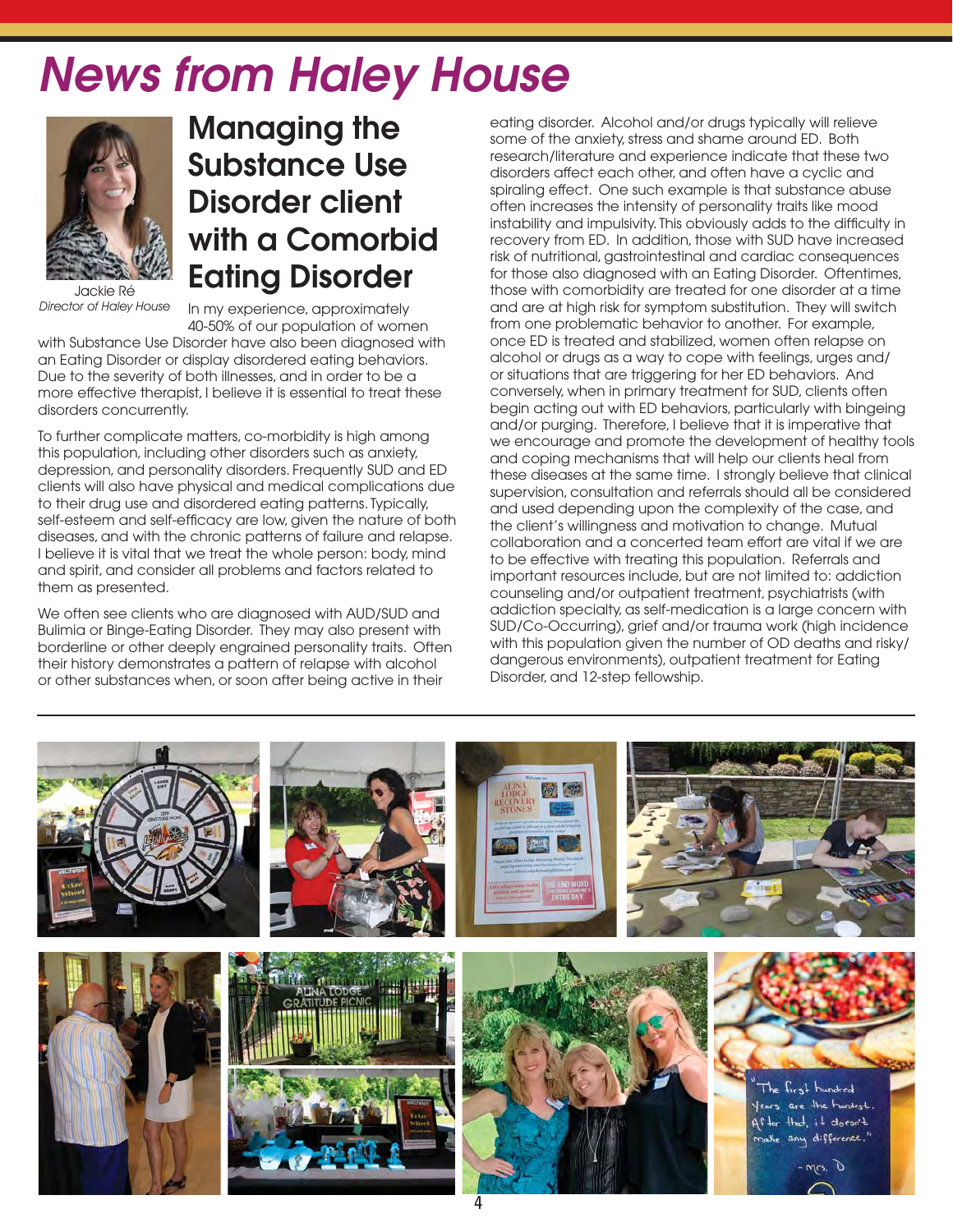

# North Warren **Counseling Center**



MA, LPC, LCADC,

# **Prodependence**

Client-Centered-Therapy and Client-Centered Language is changing the way we do therapy and document client records all together. It allows the client to be the expert with their story, empowers their decision-making; and increases autonomy within the counseling relationship while being genuine, and truly empathetic using client-sensitive language. With that being said, it was only

ACS a matter of time that within the drug and alcohol field, this would lead to how we would change the way we address the "Family Disease", and more specifically, "Codependency".

Robert Weiss, PhD. in Addiction and Sex Therapy, is responsible for beginning a movement in how we address codependency. This movement is known as "Prodependence". Codependency has been addressed often in the past as the spouse, parent, or loved one's behavior that may be considered as part of the addict's problem continuing. When in fact, their "rescue behavior" was simply out of a healthy attachment. Their loved one was suffering, naturally they stepped in to save them from what could have been a devastating fall, not out of just fear or denial, but also out of love. We teach addiction from the disease model. So, where in the process of treating the disease of cancer, does the team of medical professionals say to the family members of the diagnosed patient "to detach with love",

or "stop enabling"? They don't! These labels are not helpful. They often lead to having the family abruptly end family-therapy or their own personal therapy just when they finally get the courage to "say something, and do something", about their loved one's behavior.

Changing this language in addressing the family is not only important but necessary; especially during this devastating time. We are losing a whole generation to the opioid epidemic that doesn't seem to cease. Stepping away from a loved one, who is being destroyed by their disease is frightening and surely doesn't ease the family's fear, rage, depression, emptiness that is experienced.

In a field that often is driven by passion for compassion, we must remind ourselves that we are not the expert in our client's life in what it takes to live in the throes of their addiction. Our client and their families are. Robert Weiss states in his book "Prodependence-Moving Beyond Codependency," "To treat loved ones of addicts using prodependence, we need not find that something is 'wrong with them'. We can simply acknowledge the trauma and inherent dysfunction that occurs when living in close relationship with an addict, and then we can address that in the healthiest, least shaming way."

Interdependence is a two-way street, like in a marriage when you rely on your spouse for comfort and when they are sad, in return, you comfort them. Teaching families how to discuss and confront behaviors is a different conversation and being able to separate their loved one from their loved one's disease, is essential if anyone has a fighting chance to make it out alive. We, as professionals, must remember our responsibility is in how we address the crisis to reach stabilization. By being mindful of the language being used, we not only encourage our client's treatment outcomes but their family outcomes as well, and sometimes that IS what makes the difference.

### **Take a first peak at our "Alina Gifts & Book Shop"**

Thanks to our generous Family of an Alum, "R.C.", we can now offer

educational, supportive and spiritual books, gifts and videos to purchase or borrow to "Celebrate Recovery." We are so happy

to have a little corner "Where Hope Can Become Fact" and a special shelf devoted to those in need with a few special prayers. Please help us celebrate, send us suggestions for readings and special quotes of gratitude for your loved ones who have found recovery.





# **Save the Dates!**

# **Friday, October 4th**

FALL CONFERENCE Stephen Andrew, LCSW, LADC, CCS, CGP *Motivational Interviewing Basics -*  Offering 6 CEU's

**Saturday, October 19th** UP, UP & AWAY 5K

Blairstown Airport **Tuesday, December 10th**

HOLIDAY LUNCHEON

**For more information call the Development Office at 908-362-6114**